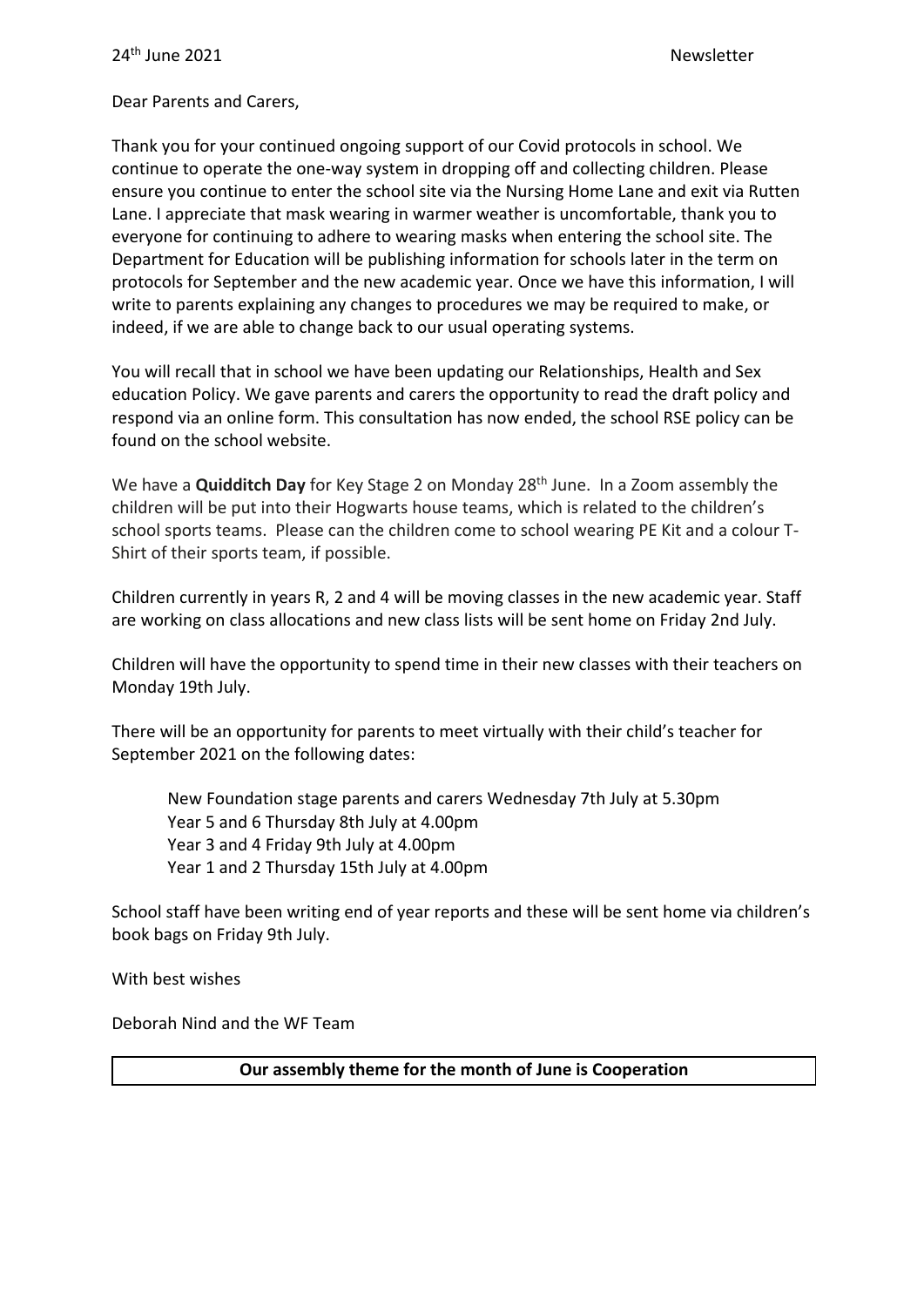

Writer of the week – Jaya in 1 Mathematician of the week – Nalorm in Year 4 Reader of the week – Ava in 3 School Value – Erin in Year 2 BLP of the week – Annabel in Year 3, Finley in Year 4, Becka & Saeesha in Year 5, Corey & Isobel in Year 6

# **Celebration of achievements**

This week Russell, Lucy & Lyla in Year 6 and Kara in Year 5 have been awarded their Silver merit arrow. Georgia & Oliver in Year 5 and Holly in Year 6 have been awarded their Gold merit arrow. Well done to them for successfully completing a range of activities to a high standard to be awarded their arrow badge.

Congratulations to the following children who have reached their 200 nights of reading at home: Emmie in Owls. Ethan in Red Kites. Maisie & Liam in Peregrine Falcons. Elise, Isobel, Emily S in Sky Larks. Congratulations to the following children who have reached their 175 nights of reading at home: Oscar in Peregrine Falcons. Orla in Eagles. Congratulations to the following children who have reached their 150 nights of reading at home: Dexter in Nightingales. Cherry in Eagles. Congratulations to the following child who have reached his 125 nights of reading at home: Ibrahim in Eagles. Congratulations to the following child who has reached his 50 nights of reading at home: Rupert in Nightingales. Congratulations to the following child who has reached his 50 nights of reading at home: William in Swallows.

# **Attendance**

# **EVERY SCHOOL DAY COUNTS!**

There are only 190 statutory school days in one year and 175 days (weekends and school holidays) available to use for holidays. Parents should avoid taking their children out of school during term time in order to go on holiday.

| <b>Class</b>      | Attendance for 14.06.21 - 18.06.21 |
|-------------------|------------------------------------|
| Eagles            | 97.67%                             |
| Kestrel           | 98.21%                             |
| Kingfishers       | 100%                               |
| Nightingales      | 98.15%                             |
| Owls              | 98.40%                             |
| Peregrine Falcons | 97.33%                             |
| <b>Red Kites</b>  | 98.10%                             |
| Robins            | 97.10%                             |
| Sky Larks         | 96.43%                             |
| <b>Swallows</b>   | 93.53%                             |
| Wrens             | 100%                               |
| Total             | 97.63%                             |

### **News from the PTA**

The PTA needs a logo! We are asking the children to design a logo that represents what the PTA does for the children and families at William Fletcher.

We will use it for all future correspondence, event posters, our Facebook page and our termly newsletters. Get creative!

Closing date: Friday 2nd July 2021. Winner to be announced: Tuesday 6th July2021. Please email all entries to [williamfletcherschoolpta@gmail.com](mailto:williamfletcherschoolpta@gmail.com) or give them to your class teacher.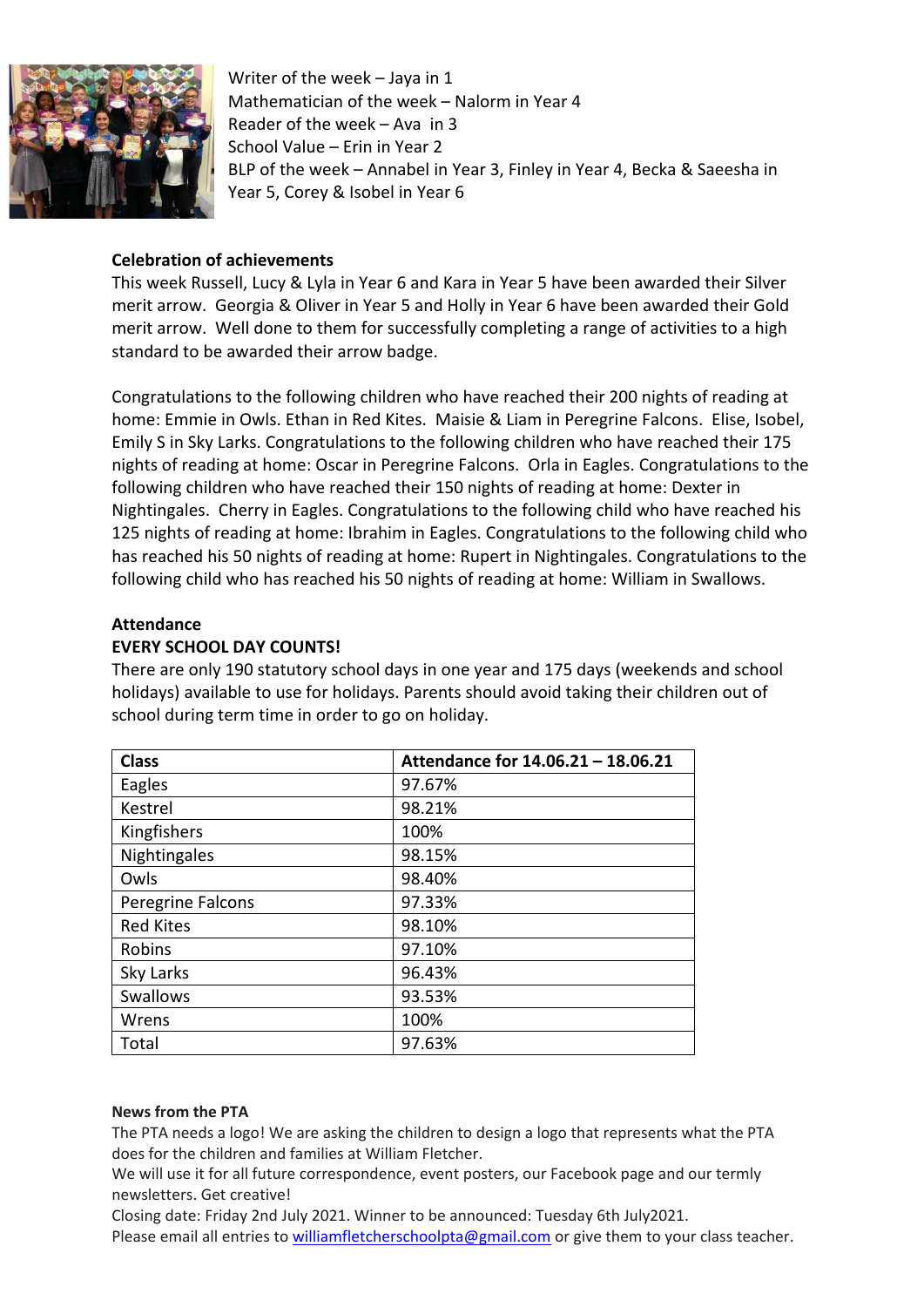The next PTA meeting is booked for this evening at 7.30pm currently via zoom. Please email [williamfletcherschoolpta@gmail.com](mailto:williamfletcherschoolpta@gmail.com) if you would like the log in details. Everyone welcome!

### **Yarnton Youth Netball**

Summer netball sessions. Open to boys and girls in years 5 & 6 from William Fletcher School. Training for the summer term will be Wednesdays after school 3:15-4:00 on the hard court on Rutten Lane. If you're interested in your child taking part please email [yarntonyouthnetball@gmail.com](mailto:yarntonyouthnetball@gmail.com) for more details.

# **Yarnton Blues FC U9s (September 2021)**

Yarnton Blues Football Club – U9s are looking for players for next season (starting September 2021). If your child will still be aged 8 on August 31st 2021 and would be interested in joining the team, we have spaces available at the moment.

Training sessions take place on Wednesdays at 17:30 at Yarnton Park, off Rutten lane. \*\*Note: Football boots or astros, and shin pads required.

If you would like more information please contact the club secretary James Finnigan via email [\(secretary@yarnton-blues.co.uk\)](mailto:secretary@yarnton-blues.co.uk).

# **Junior Touch Rugby**

Junior touch rugby is back! Come and give this minimal contact form of rugby a try. This is for anyone over the age of 9, boy or girl, no experience necessary. Wednesday evenings starting 21st April, 6-7pm. See flyer on the app for more info or contact [kate@oxfordtouch.co.uk](mailto:kate@oxfordtouch.co.uk)

# **Breakfast Club**

Breakfast club runs every day from 07:30 – 08:45 in the Howard Hillsdon building (old playgroup). The children enjoy a range of breakfast cereals, fruit juices, yoghurts and toast, followed by the opportunity to play indoor games. The cost is £5.00 per child. If you would like your children to take part in breakfast club, **please see the staff in the office to book prior to attendance, the office is now taking bookings for this term.**

# **Forthcoming Dates**

| <b>June 2021</b>                       |                                                 |
|----------------------------------------|-------------------------------------------------|
| 28.06.21                               | Key Stage 2 Quidditch Day                       |
| <b>July 2021</b>                       |                                                 |
| 01.07.21                               | Farmer Gow's visiting Foundation Stage          |
| 08.07.21                               | Year 5 & 6 meet the teacher virtually at 4.00pm |
| 09.07.21                               | Year 3 & 4 meet the teacher virtually at 4.00pm |
| 09.07.21                               | Reports go home                                 |
| 12.07.21 - 14.07.21 Year 4 Hooke Court |                                                 |
| 15.07.21                               | Year 1 & 2 meet the teacher virtually at 4.00pm |
| 19.07.21                               | <b>Transition morning</b>                       |
| 19.07.21                               | Year 5 & 6 Activity Day                         |
| 20.07.21                               | Term 6 ends                                     |
|                                        |                                                 |

#### **William Fletcher School Term Dates 2020/2021 Term 6**

Tuesday 8<sup>th</sup> June to Tuesday 20<sup>th</sup> July Monday 7<sup>th</sup> June INSET Wednesday 21<sup>st</sup> July INSET Day Thursday 22<sup>nd</sup> July INSET Day